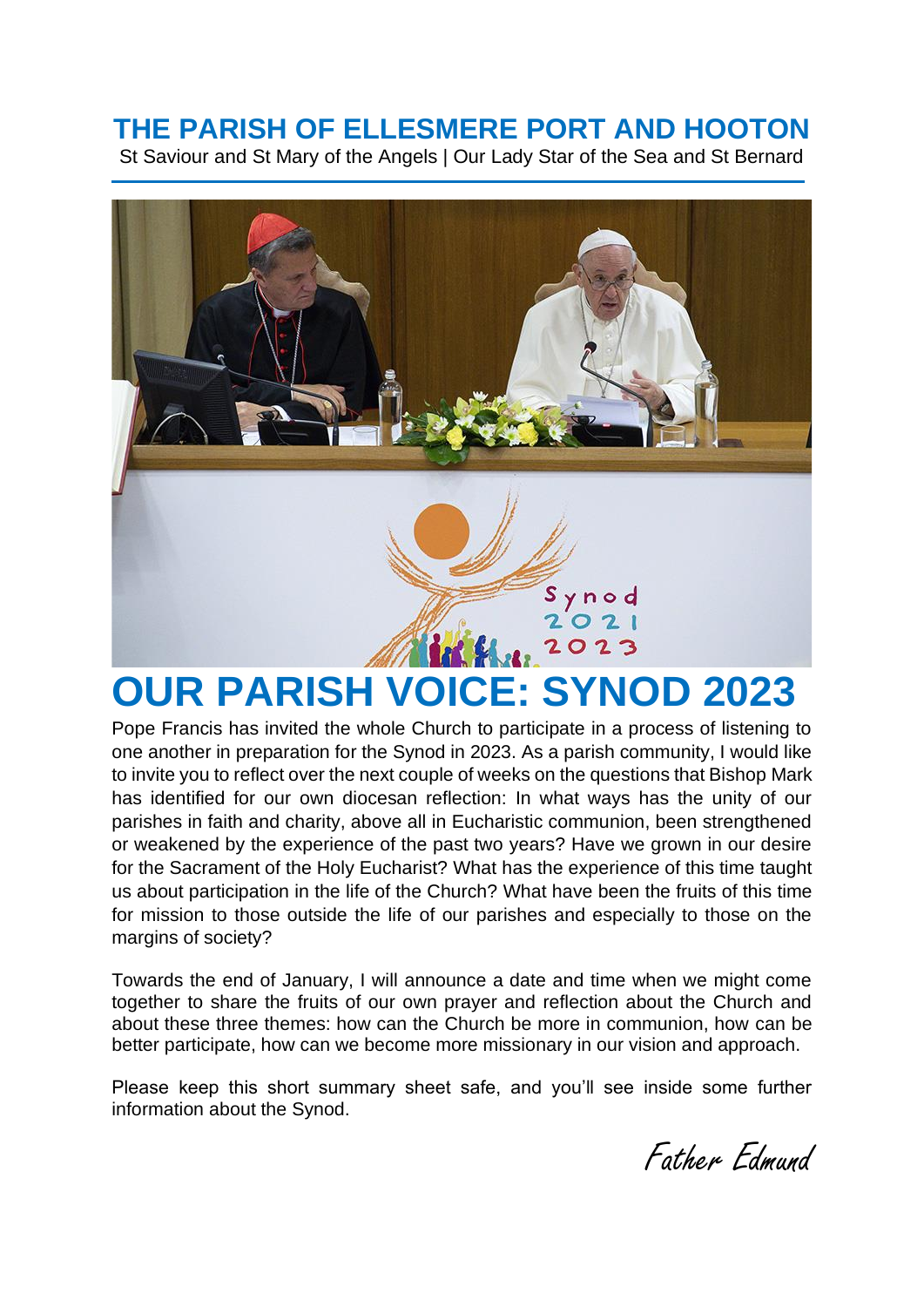## **Synod 2023**

# **Prepared by the Secretariat of the Synod of Bishops in Rome**

This Synod poses the following fundamental question: A synodal Church, in announcing the Gospel, "journeys together." How is this "journeying together" happening today in your local Church? What steps does the Spirit invite us to take to grow in our "journeying together"?

In responding to this question, we are invited to:

- Recall our experiences: What experiences of our local Church does this question call to mind?
- Re-read these experiences in greater depth: What joys did they bring? What difficulties and obstacles have they encountered? What wounds did they reveal? What insights have they elicited?
- Gather the fruits to share: Where in these experiences does the voice of the Holy Spirit resound? What is the Spirit asking of us? What are the points to be confirmed, the prospects for change, the steps to be taken? Where do we register a consensus? What paths are opening up for our local Church?

To help people explore this fundamental question more fully, the following themes highlight significant aspects of "lived synodality". In responding to these questions, it is helpful to remember that "journeying together" occurs in two deeply interconnected ways. First, we journey together with one another as the People of God. Next, we journey together as the People of God with the entire human family. These two perspectives enrich one another and are helpful for our common discernment towards deeper communion and more fruitful mission.

The questions accompanying each of the following ten themes can be used as a starting point or helpful guideline. Your conversation and dialogue do not need to be limited to the following questions:

# **1. COMPANIONS ON THE JOURNEY**

In the Church and in society we are side by side on the same road. In our local Church, who are those who "walk together"? Who are those who seem further apart? How are we called to grow as companions? What groups or individuals are left on the margins?

### **2. LISTENING**

Listening is the first step, but it requires an open mind and heart, without prejudice. How is God speaking to us through voices we sometimes ignore? How are the laity listened to, especially women and young people? What facilitates or inhibits our listening? How well do we listen to those on the peripheries? How is the contribution of consecrated men and women integrated? What are some limitations in our ability to listen, especially to those who have different views than our own? What space is there for the voice of minorities, especially people who experience poverty, marginalization, or social exclusion?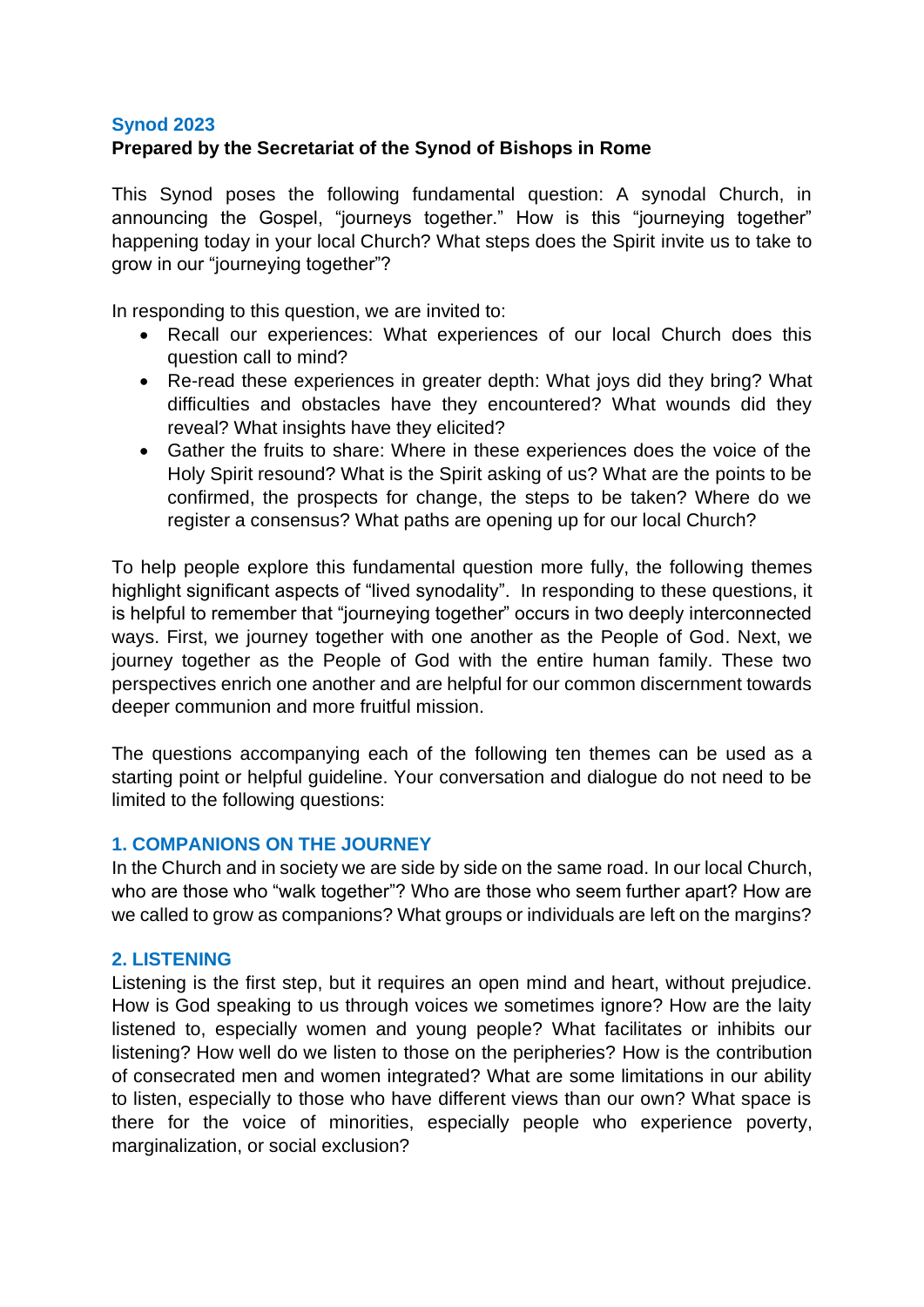#### **3. SPEAKING OUT**

All are invited to speak with courage and parrhesia, that is, in freedom, truth, and charity. What enables or hinders speaking up courageously, candidly, and responsibly in our local Church and in society? When and how do we manage to say what is important to us? How does the relationship with the local media work (not only Catholic media)? Who speaks on behalf of the Christian community, and how are they chosen?

#### **4. CELEBRATION**

"Walking together" is only possible if it is based on communal listening to the Word and the celebration of the Eucharist. How do prayer and liturgical celebrations actually inspire and guide our common life and mission in our community? How do they inspire the most important decisions? How do we promote the active participation of all the faithful in the liturgy? What space is given to participating in the ministries of lector and acolyte?

### **5. SHARING RESPONSIBILITY FOR OUR COMMON MISSION**

Synodality is at the service of the mission of the Church, in which all members are called to participate. Since we are all missionary disciples, how is every baptised person called to participate in the mission of the Church? What hinders the baptised from being active in mission? What areas of mission are we neglecting? How does the community support its members who serve society in various ways (social and political involvement, scientific research, education, promoting social justice, protecting human rights, caring for the environment, etc.)? How does the Church help these members to live out their service to society in a missionary way? How is discernment about missionary choices made and by whom?

### **6. DIALOGUE IN CHURCH AND SOCIETY**

Dialogue requires perseverance and patience, but it also enables mutual understanding. To what extent do diverse peoples in our community come together for dialogue? What are the places and means of dialogue within our local Church? How do we promote collaboration with neighbouring dioceses, religious communities in the area, lay associations and movements, etc.? How are divergences of vision, or conflicts and difficulties addressed? What particular issues in the Church and society do we need to pay more attention to? What experiences of dialogue and collaboration do we have with believers of other religions and with those who have no religious affiliation? How does the Church dialogue with and learn from other sectors of society: the spheres of politics, economics, culture, civil society, and people who live in poverty?

### **7. ECUMENISM**

The dialogue between Christians of different confessions, united by one baptism, has a special place in the synodal journey. What relationships does our Church community have with members of other Christian traditions and denominations? What do we share and how do we journey together? What fruits have we drawn from walking together? What are the difficulties? How can we take the next step in walking forward with each other?